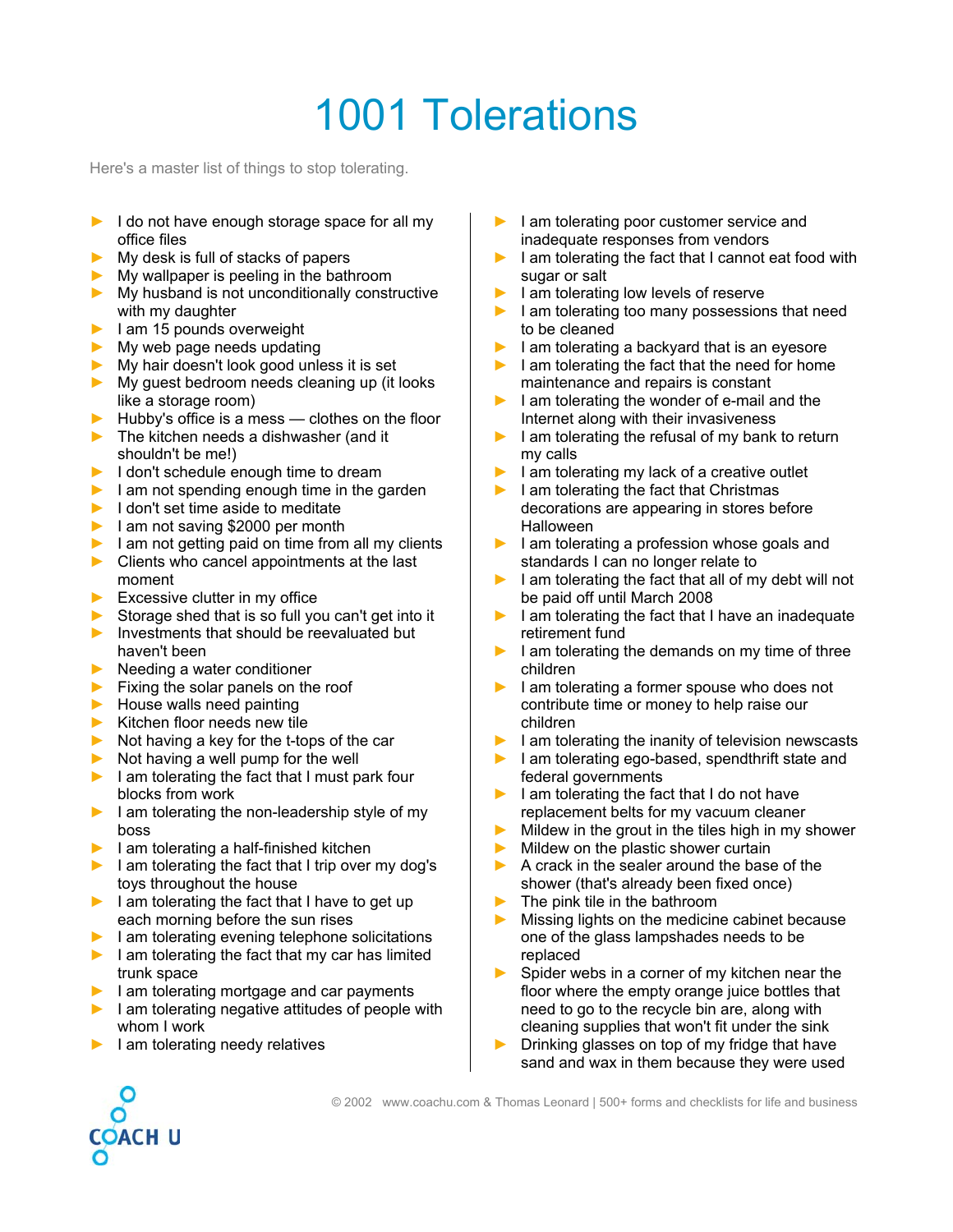as candleholders for caroling when I had a Christmas party 10 years ago

- **►** The elusive wisps of dog hair that the minute I clean them up in one place they show up somewhere else
- **►** The fact that I have to keep the end table by my chair cluttered in order to put my coffee cup on it because if it's cleaned off the cat will lie on it, leaving no room for my coffee cup
- **►** I no longer have a kitchen table because it's the only surface big enough to keep the cat food on so that the dog won't get in it
- **►** New slipcovers that looked really great in the store, are a great concept, but just aren't quite the right shade of yellow
- **►** Nice white cotton area rug that gets dingy in a hurry, doesn't match the new slipcovers, is currently graced by a dark brown spot where a cat barfed on it, but it sure brings a lot of light in the room
- **►** Thirty-year-old wall to wall carpeting in what was once royal blue and resists cleaning attempts
- **►** A dining room table that is currently covered with a computer printer, an purse I'm not currently using, a camera, and a myriad of magazines and pieces of mail that I don't know what else to do with
- **►** Having whites that have yellowed because of hard water
- **►** A humidifier that needs a new filter to work properly
- **►** An inherited chest of drawers that has a piece of the veneer broken off from when I was vacuuming and the hose caught on the already loose wood and broke it off
- **►** An attempt to fix one toleration but putting a window shade in a window only to have it become a new toleration because it doesn't quite cover the edges properly
- **►** A cat that thinks it's necessary to lie on my wrists when I'm working on the computer
- **►** A living room window that is cracked, needs a new rope, and is so dirty I can't see out it when the sun is shining
- **►** A very nice floored attic that is difficult to get to because the steps are falling apart
- **►** Having a job where I type about people with malignant cancer all day
- **►** Spending 8 hours a day in a room with no window
- **►** A co-worker who has more tolerations than I do (!) and spends all day talking about them
- **►** Being the office dumping ground because I'm such a good listener

∩

OACH U

**►** Having a sugar and caffeine addiction

- Taking Prozac and experiencing more severe PMS symptoms that before
- **►** Taking Prozac and gaining weight because I can't seem to care about changing my eating habits anymore
- **►** Being 40 pounds overweight and hating myself in the mirror
- **►** Having chin hairs like an old lady when I'm in my late 30's
- **►** Wearing only what's comfortable (ie elastic waist pants and sensible shoes) and looking like a slob because I can't bear tightness of any kind anymore
- The squirrel who at this very moment is getting in the bird feeder just outside the aforementioned living room window
- **►** Having gotten very good at acting patient and hating every minute of it
- **►** Not making art or music or crafts because I just want to stay in that mode forever and really not deal with all these tolerations
- **►** Water stains on the walls of my utility room
- **►** A roof that is only half re-shingled because the tenant in the house next store that was supposed to do it 3 or 4 years ago never did and has since disappeared
- **►** Rusty iron porch railings
- **►** Trim on the house that almost has no paint on it anymore
- **►** Wide, 1960's, white siding
- **►** Loving Iowa for its serenity and quiet beauty and the fact that it's home, hating the fact that it's a fourteen-hour drive to the mountains
- **►** Having found someone to organize and handle my debts before I went bankrupt, but still skating on thin ice every month with no end in site
- **►** Not having a coach because I can't afford one
- **►** Being frustrated at not being able to do much about most of my tolerations because they need money to resolve
- **►** Not having a state of the art stereo and not being able to replace my 20-year-old stereo receiver
- **►** Having a wonderful state-of-the-art synthesizer that I've dreamed of having since high school and needing an engineering degree to use it as it was intended to be used (and I'm good with things like computers normally)
- **►** Having a saddle and riding boots and no horse
- **►** The fact that I don't know when I'll next be able to take a trip somewhere and that's what I live for
- **►** The fact that I can't seem to come up with a concrete way to describe what I'm doing as a coach

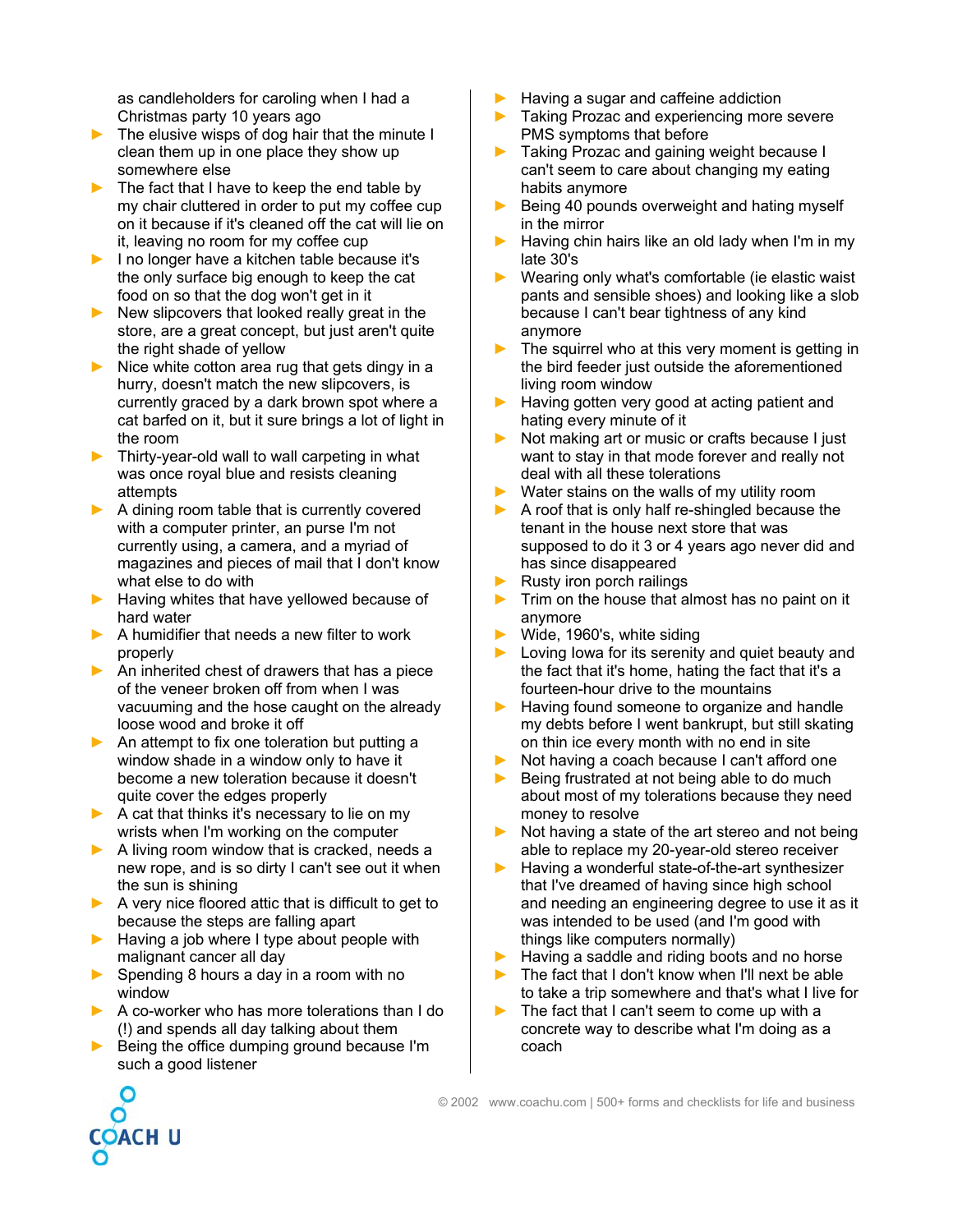- **►** Having so many talents and interests that I'm constantly being pulled in lots of directions
- **►** Not ever having been very good at maintaining acquaintances, just a handful of close friends, being clueless about how one builds a network and not being to able to figure it out in a way that isn't too overwhelming
- **►** Being easily overwhelmed and trying to act like I'm not
- **►** Being surrounded by nice, hardworking, decent people that think following your dreams is a needless, self-indulgent activity
- **►** Watching people throw away money on collector Barbie dolls
- **►** Being from and living in a state where it's ingrained in the collective consciousness that the more you're tolerating, the more righteous you are (Double that for the Amish communities)
- **►** Hating the way animals are "processed" for food, and yet not being able to give up eating beef because it's comfort food for an Iowan such as myself
- **►** The fear that if I move to someplace I love to visit, it will be ruined forever
- **►** The fact that I'm an only child and when the time comes that my parents need to be cared for, it's all going to fall on me
- **►** I can't afford to move anywhere even if I got brave enough to do it
- **►** Knowing that techniques like affirmations, selfhypnosis, guided imagery work for me and still not doing them every day
- **►** That I don't have 20 clients like my one wonderful client who will pay me \$200 a month (or more)
- **►** Not having a garage for my car
- **►** Large parts of my lawn being covered in Creeping Charlie
- **►** Writing a weekly column for the local newspaper for 7 months and, although I volunteered to do it in exchange for being published, I'd like to be paid for it now, especially since I hear that's what people are reading first, and not knowing what to do about it
- **►** The fact that my laptop computer has needed a new battery for months
- **►** Having an old desktop computer that needs to be taken to a re-sale shop but not being able to face going in and sorting through the e-mail files on it
- **►** Being so intent on being true to myself that it gets in my way
- **►** That I don't have enough time to read and understand all that I want to
- Being an introvert in an extroverted world and believing it when I'm told I need to become an extrovert in order to be successful
- **►** Spending 95% of my waking hours struggling with frustration of some sort or another
- **►** Being hungry right now and not wanting to stop writing these tolerations until I feel like I'm finished
- **►** Having more books that bookshelves
- **►** Being a clerical worker
- **►** Almost all of the people I call friends are 10 to 20 years older than I am
- **►** Not knowing how to ask for space from people without getting snippy because I've waited too long
- **►** Having health insurance that doesn't pay for massage therapy or other alternative therapies besides chiropractic
- **►** Having lower back problems from sitting in a non-ergonomic chair all day
- **►** Having one of those combination copier/scanner/answering-fax machines when I really need a flatbed scanner and copier for copying from books and finding out the computer re-sell stores won't take it
- That my mom still thinks she can tell me what to do, especially as far as leisure activities go, even though she knows that she's never been able to tell me what to do since I was a baby
- **►** That I don't know how to tell my Mom to cut it out without hurting her feelings
- The feeling that if my parents died tomorrow, it would be catastrophic for me, even though I think I've been trying to plan ahead
- **►** Living in an uninsulated house in place where it frequently gets below 0 in the winter
- **►** Being designated the keeper of the family mementos and antiques
- **►** Being really sentimental
- **►** Having a poorly remodeled kitchen where there isn't really room to work
- **►** Having a neat looking 1950's stove/oven that only half the burners and one of the ovens works on
- Needing to go to my parents if I want to do any serious baking because the kitchen was designed for that
- **►** Being crabby a lot
- **►** Not having a friend in the same town that I can just call up on the spur of the moment to go to the movie or hiking or something
- **►** Feeling like I don't really have time to do pointless things that are just fun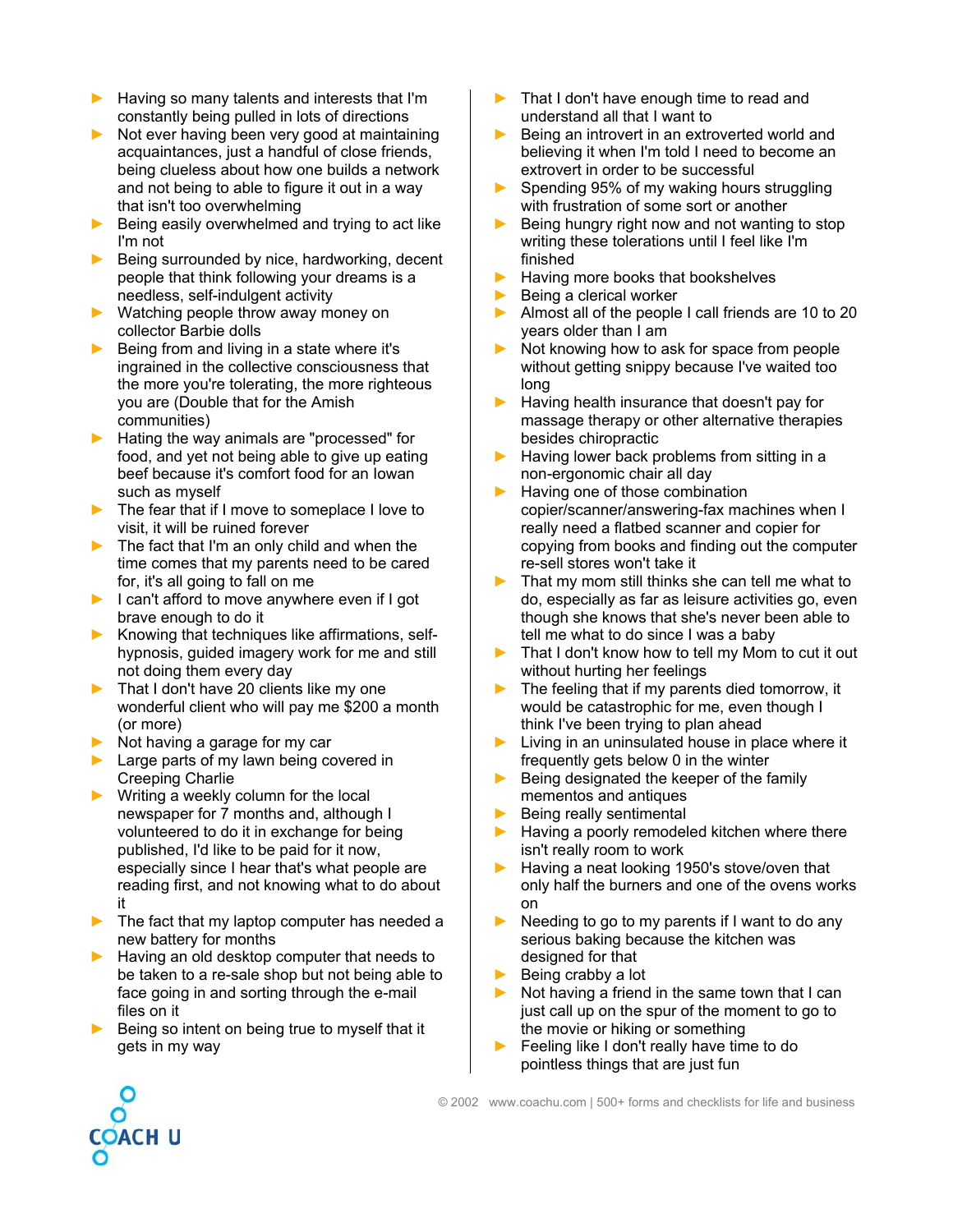- **►** Being four hours away from any good-sized city (Chicago, St Louis) that I could visit for museums, specialty shops, like-minded organizations, etc, but wanting to live in a small town
- **►** Living with a constant inner sense of deep frustration
- **►** The lack of sunlight in winter
- **►** Fear of ice on the sidewalks
- **►** Living only 500 feet above sea level
- **►** Beating myself up because I can't seem to apply all the things I know to myself
- **►** Not getting enough of deep belly laughing every day
- **►** The feeling that the Universe is playing a cruel joke on me by giving me lots of brains and talent but no means of making a living from them
- **►** Feeling victimized and helpless a lot and hating myself when I see others doing the victim thing
- **►** Experiencing lots of synchronicity with tiny things every day, but not with the big important things
- **►** Not having a life plan that seems do-able
- **►** Forty-year old bright pink carpet in my bedroom and using my grandmother's bedroom set Auuugh!
- **►** The pile of stuff on top of the dresser than I can't seem to throw away but don't know why I have it, either
- **►** Not having those lovely plastic organizers for my Christmas decorations, just a disorganized mess in my most used closet
- **►** A brown splotch on the wall from where I smashed a centipede
- **►** Having centipedes show up every now and then high on my bedroom walls where I can't reach them, or if I do reach up to kill them, they have a tendency to fall towards me EEK!
- **►** Having invasions of first ants and then flies every summer
- **►** Visible dust collected on the top of the ceiling fan in the bedroom
- **►** Not being able to see my clock/radio without my glasses
- **►** My partner chews her food noisily
- **►** My partner hates living in England
- **►** My bedroom has no table light
- **►** I have no reserve of income
- **►** I have not taken a holiday for 6 years
- **►** I have owed my mother money for over 2 years
- **►** I have not been able to visit my mother for nearly 2 years
- **►** I have not replaced my shoes, even though they are worn
- **►** The car needs washing
- **►** The back bumper needs replacing
- **►** I am dissatisfied with the quality of all my trousers
- The main road, which runs outside of the house
- The difficulty in building community in Southern England
- **►** No sport in my recreation life
- **►** Not going dancing regularly
- **►** Underselling myself
- **►** Shelves waiting to go up
- **►** New light fittings waiting to go up
- **►** Cupboard door hanging off
- **►** Sock drawer broken
- **►** Upstairs room still waiting to be upgraded
- **►** Only room in the kitchen for one person at a time
- **►** Carpet very grubby
- **►** No regular income coming in currently
- **►** Few visitors to the house
- **►** Currently weak networks
- **►** Non partying opportunities
- **►** I am tolerating credit card debt
- **►** I am tolerating a lack of discipline in myself
- **►** I am tolerating an echo in my phone line
- **►** I am tolerating not knowing where I'm going to live in 7 months
- **►** I am tolerating my spouse's tone of voice when he talks to me
- **►** I am tolerating a client who changes appointments frequently
- **►** I am tolerating too much e-mail!
- **►** I am tolerating an extra 8 pounds on my body
- **►** I am tolerating my frying pan everything sticks!
- **►** I am tolerating my headset the mouthpiece keeps slipping down to my neck!
- **►** I am tolerating a 60-day payout on my invoices with one client
- **►** I am tolerating a lack of consistent income
- **►** I am tolerating my wife's lack of appreciation
- **►** I am tolerating telemarketing calls at inconvenient times
- **►** I am tolerating my cell phone the battery needs recharging too often
- **►** I am tolerating a stack of magazines not enough time to read them
- **►** I am tolerating a lack of support in my local professional group
- **►** I am tolerating my tenant's late payments of rent
- **►** I am tolerating a lack of closet space in my home
- **►** I am tolerating too much television in my home
- **►** I am tolerating a lack of communication with my contact at one account
- **►** I am tolerating too much paperwork for me to comfortably handle